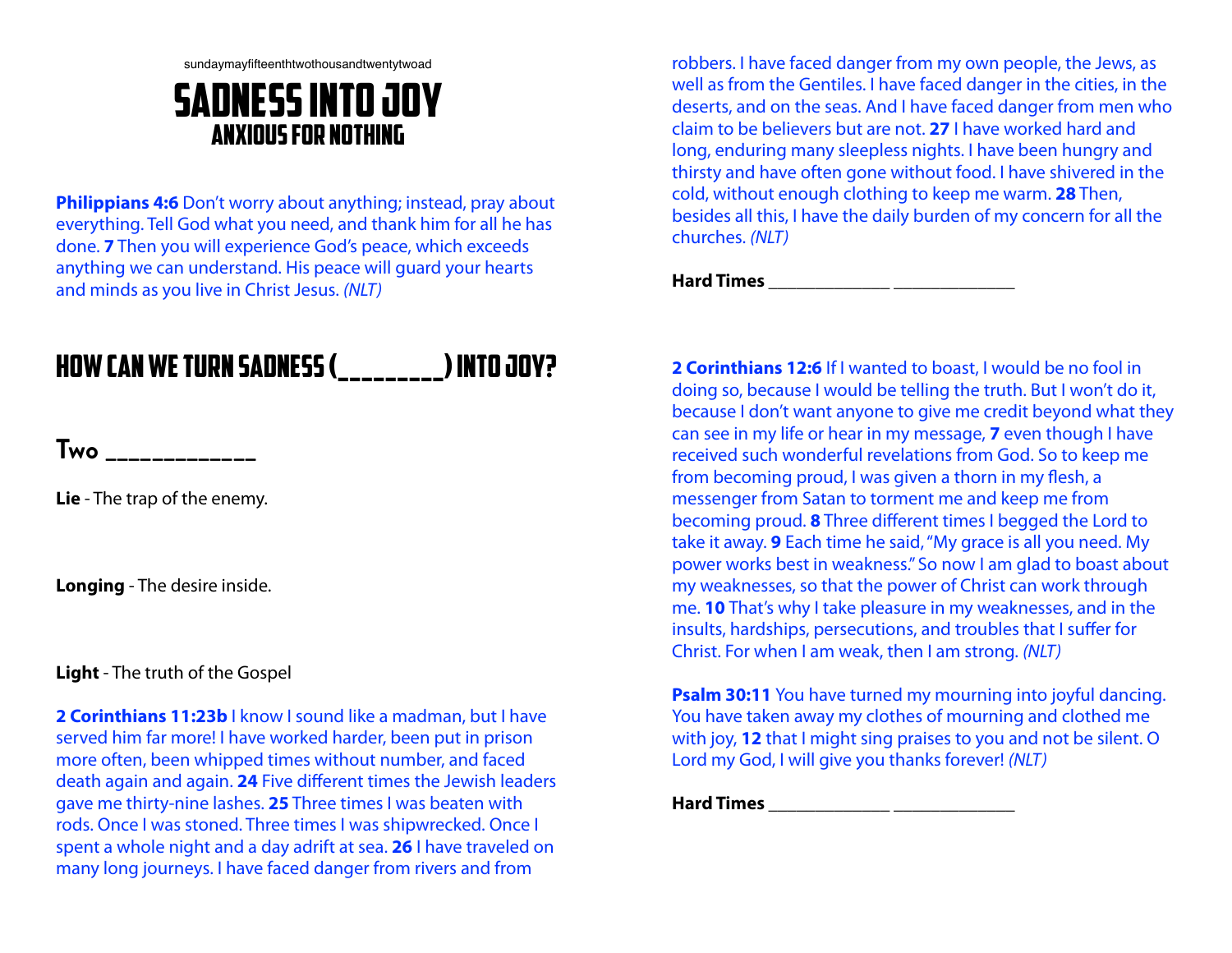**Two** \_\_\_\_\_\_\_\_\_\_

**Lie** - The trap of the enemy.

**Longing** - The desire inside.

### **Light** - The truth of the Gospel

**James 1:3** For you know that when your faith is tested, your endurance has a chance to grow. **4** So let it grow, for when your endurance is fully developed, you will be perfect and complete, needing nothing. **5** If you need wisdom, ask our generous God, and he will give it to you. He will not rebuke you for asking. **6** But when you ask him, be sure that your faith is in God alone. Do not waver, for a person with divided loyalty is as unsettled as a wave of the sea that is blown and tossed by the wind. **7** Such people should not expect to receive anything from the Lord. **8** Their loyalty is divided between God and the world, and they are unstable in everything they do. **9** Believers who are poor have something to boast about, for God has honored them. **10** And those who are rich should boast that God has humbled them. They will fade away like a little flower in the field. **11** The hot sun rises and the grass withers; the little flower droops and falls, and its beauty fades away. In the same way, the rich will fade away with all of their achievements. **12** God blesses those who patiently endure testing and temptation. Afterward they will receive the crown of life that God has promised to those who love him. *(NLT)*

**Hard Times \_\_\_\_\_\_\_\_\_\_\_\_\_ \_\_\_\_\_\_\_\_\_\_\_\_\_**

**2 Corinthians 1:3** All praise to God, the Father of our Lord Jesus Christ. God is our merciful Father and the source of all comfort. **4** He comforts us in all our troubles so that we can comfort others. When they are troubled, we will be able to give them the same comfort God has given us. *(NLT)*

**Hard Times \_\_\_\_\_\_\_\_\_\_\_\_\_ \_\_\_\_\_\_\_\_\_\_\_\_\_**

**Two \_\_\_\_\_\_\_\_\_\_\_\_\_**

**Lie** - The trap of the enemy.

**Longing** - The desire inside.

#### **Light** - The truth of the Gospel

**John 16:20** I tell you the truth, you will weep and mourn over what is going to happen to me, but the world will rejoice. You will grieve, but your grief will suddenly turn to wonderful joy. **21** It will be like a woman suffering the pains of labor. When her child is born, her anguish gives way to joy because she has brought a new baby into the world. **22** So you have sorrow now, but I will see you again; then you will rejoice, and no one can rob you of that joy. **23** At that time you won't need to ask me for anything. I tell you the truth, you will ask the Father directly, and he will grant your request because you use my name. **24** You haven't done this before. Ask, using my name, and you will receive, and you will have abundant joy. *(NLT)*